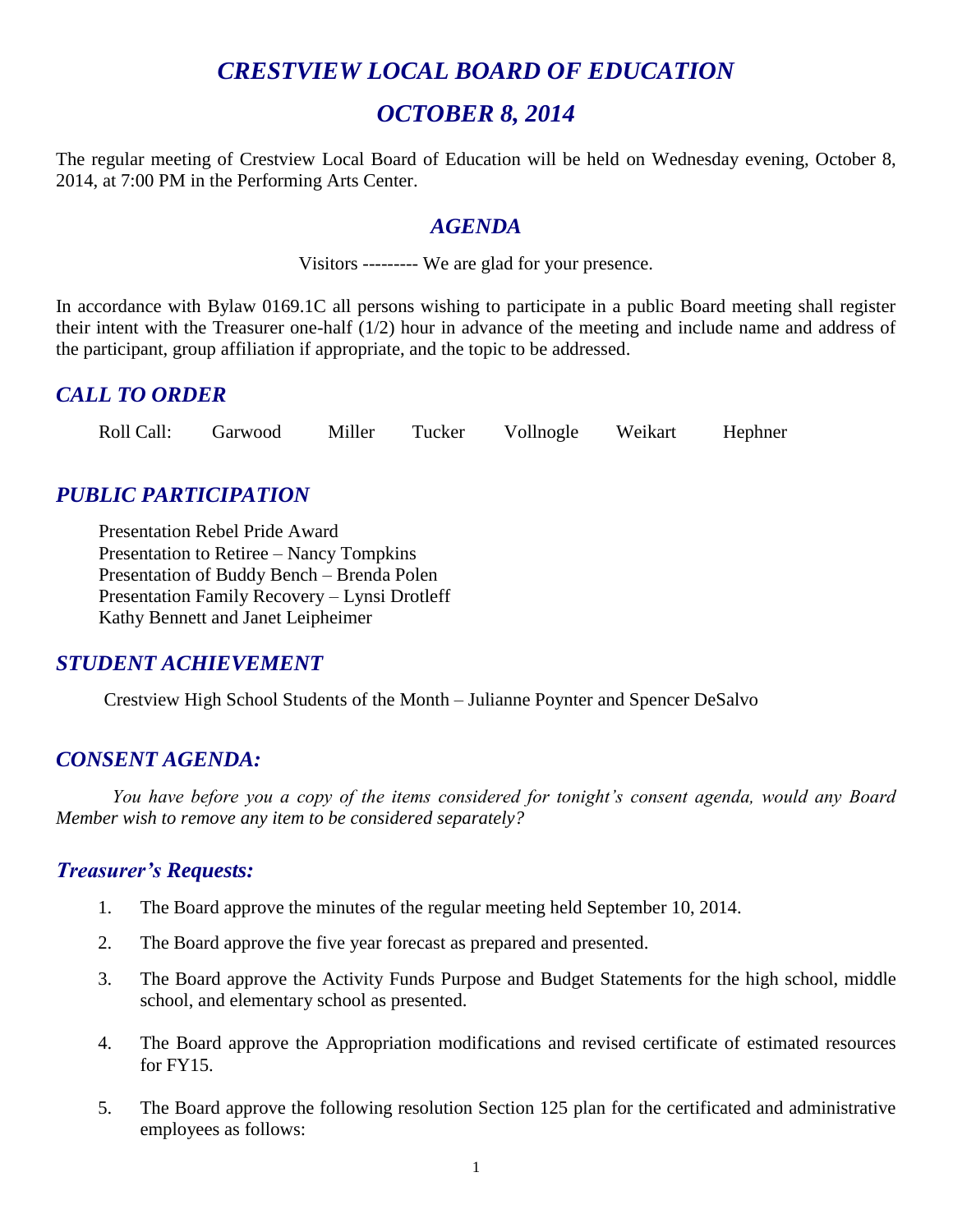**Resolved**, that the form of Amended Section 125 Cafeteria Plan effective January 1, 2015, presented to this meeting is hereby approved and adopted and that the proper officers of the Employer are hereby authorized and directed to execute and deliver to the Administrator of the Plan one or more counterparts of the Plan.

**Resolved,** that the Administrator shall be instructed to take such actions that are deemed necessary and proper in order to implement the amended Plan, and to set up adequate accounting and administrative procedures to provide benefits under the Plan.

**Resolved,** that the proper officers of the Employer shall act as soon as possible to notify the employees of the Employer of the adoption of the amended Plan by delivering to each employee a copy of the summary description of the Plan in the form of the Summary Plan Description presented to this meeting, which form is hereby approved.

#### *Superintendent's Requests:*

- 1. The Board grant maternity leave as requested by Lisa Campbell, Crestview Elementary Teacher, beginning on January 5, 2015 through April 10, 2015.
- 2. The Board grant maternity leave as requested by Colby Adams, Crestview Elementary Teacher, tentatively beginning on December 17, 2014 through February 27, 2015.
- 3. The Board accept the retirement resignation of Clifford Brinker, Custodian, effective December 31, 2014.
- 4. The Board grant supplemental contracts to the following licensed personnel for the 2014-2015 as per salary schedule for the assignment designated; pending receipt of all required reports:

Tanja Simione – CHS Varsity Girls Track Coach Herman Miller – CMS Math Club Michael Cunningham – Detention Supervisor

- 5. The Board grant tuition reimbursement contract to the following licensed personnel as per the Administrative Handbook to Lynda Dickson in the amount of \$1500.00 for hours completed during the 2013-14 school year.
- 6. The Board approve the following nonteaching personnel on a one (1) year limited contract basis for the 2014-15 school year; effective October 6, 2014, according to the salary schedule as recommended by John A. Dilling, Superintendent, pending receipt of all required reports:

Melissa Gentry – District Secretary

7. The Board grant a supplemental contract to the following nonteaching personnel for the 2014-15 school year as per salary schedule for the assignment designated pursuant to O.R.C. 3313.53; all required reports are on file:

> Ron Myers – CHS Varsity Wrestling Coach Victor Nery - CMS Wrestling Coach Jess Leon – CHS JV Girls Basketball Coach

8. The Board approve the following as a non-paid volunteer for the 2014-15 school year; pending receipt of all required reports:

> Richard Stelts - Volunteer Assistant Wrestling Coach Brook Bowyer - Volunteer Assistant Wrestling Coach Aricka Gates – Volunteer Assistant Girls Basketball Coach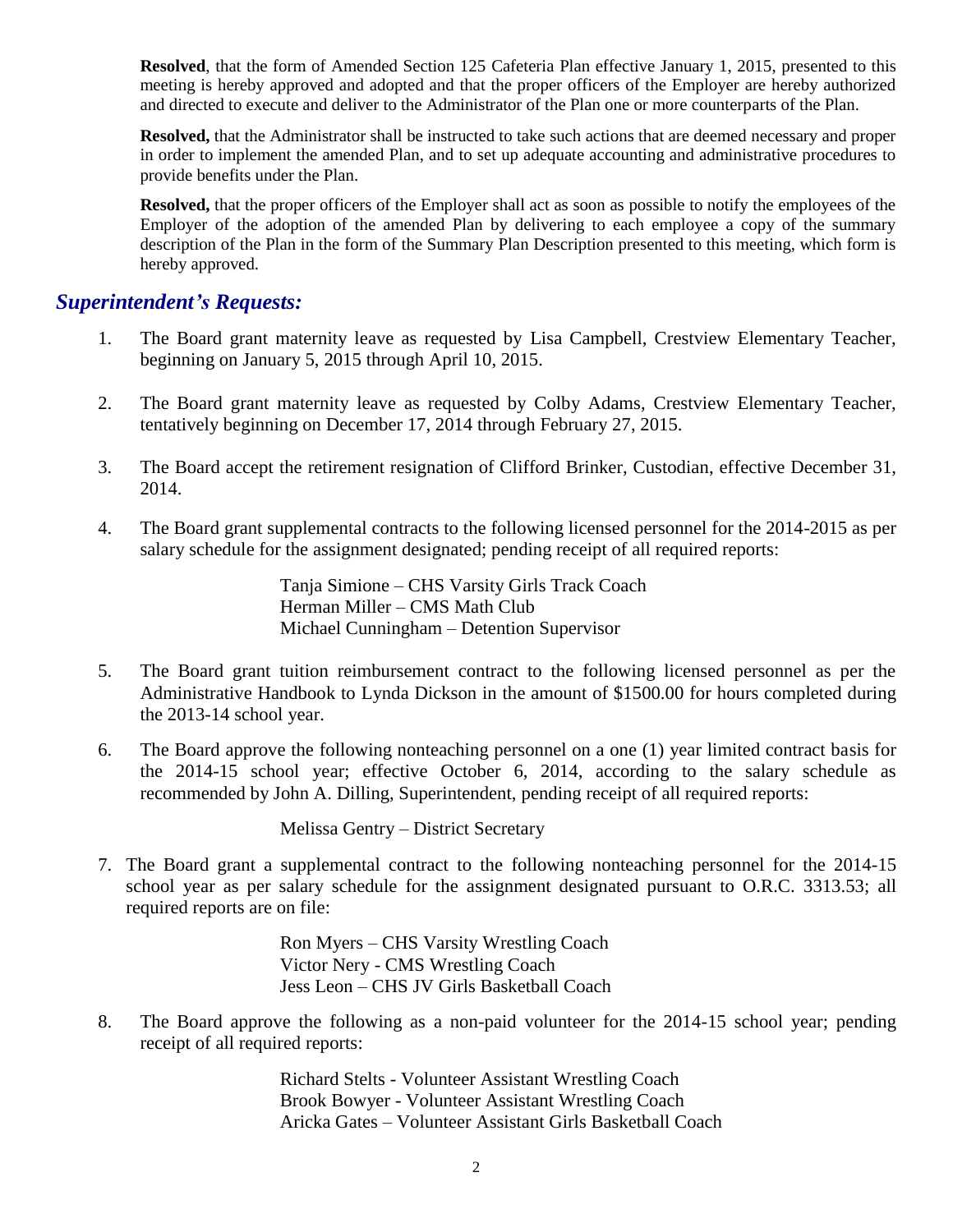9. The Board approve the following non-teaching personnel be placed on the approved substitute list for the 2014-15 school year, substitute basis only, according to wage rate for the assignment designated; all required reports are on file:

*Cafeteria Cook, Cashier, Server and Dishwasher* Sarah Bacon…..Helen Gorby..…Marguerite Mullarkey…...Jan Schaefer *Custodians* - William Slavik

*Secretaries* – Sarah Bacon…..Melissa Gentry….Jan Schaefer

10. The Board approve the following licensed personnel be placed on the approved substitute list for the 2014-15 school year, be granted a limited teaching contract, substitute basis only, according to salary schedule; all required reports are on file:

#### *High School, Middle School & Elementary School*

Loren Hess – Early Childhood P-3 Jamie Meredith – General Education

11. The Board adopt the following resolution:

**Whereas**, the Crestview Local School District received the High School Higher Education Federal Alignment Grant ("HS/HE Grant") for the 2013-2014 school year; and

**Whereas**, the HS/HE Grant promotes a collaborative effort between multiple local education agencies and multiple post-secondary institutions to encourage the development of a seamless transition from high school to college; and

**Whereas**, in September 2013, the Board of Education designated its Treasurer, Charlene Mercure, to serve as the Fiscal Agent for this grant and awarded her a supplemental contract for her additional duties related to administering the grant; and

**Whereas**, in a recent audit of the District's financial records the State Auditor's office concluded that the Board of Education could not utilize a supplemental contract to increase the Treasurer's pay for these additional duties; and

**Whereas**, the Board of Education desires to demonstrate corrective action to address the recent audit finding regarding a supplemental contract and to take the necessary steps to compensate the Treasure for the additional job duties affiliated with the administration of the HS/HE Grant.

**Now, Therefore, Be It Resolved,** that the Board hereby rescinds the supplemental contract awarded the Treasurer on September 11, 2013, and directs a payroll deduction in the amount of \$1,375.00 be made to the Treasurer's pay to be reflected in the next payroll.

**Be It Further Resolved** that the Board hereby determines that the Treasurer's current job description and compensation does not adequately include the extra duties affiliated with serving as the Fiscal Agent for the HS/HE Grant as this grant requires the Fiscal Agent, among other duties, to manage the contracts of individuals who are not employees of the Crestview Local School District.

**Be It Further Resolved** the Board hereby amends the Treasurer's job description to include the additional duties of serving as the Fiscal Agent for the HS/HE Grant as specified in the Grant's guidelines and assigns the Treasurer with pay the additional responsibilities of serving as Fiscal Agent for the HS/HE Grant for the 2013-2014 school year.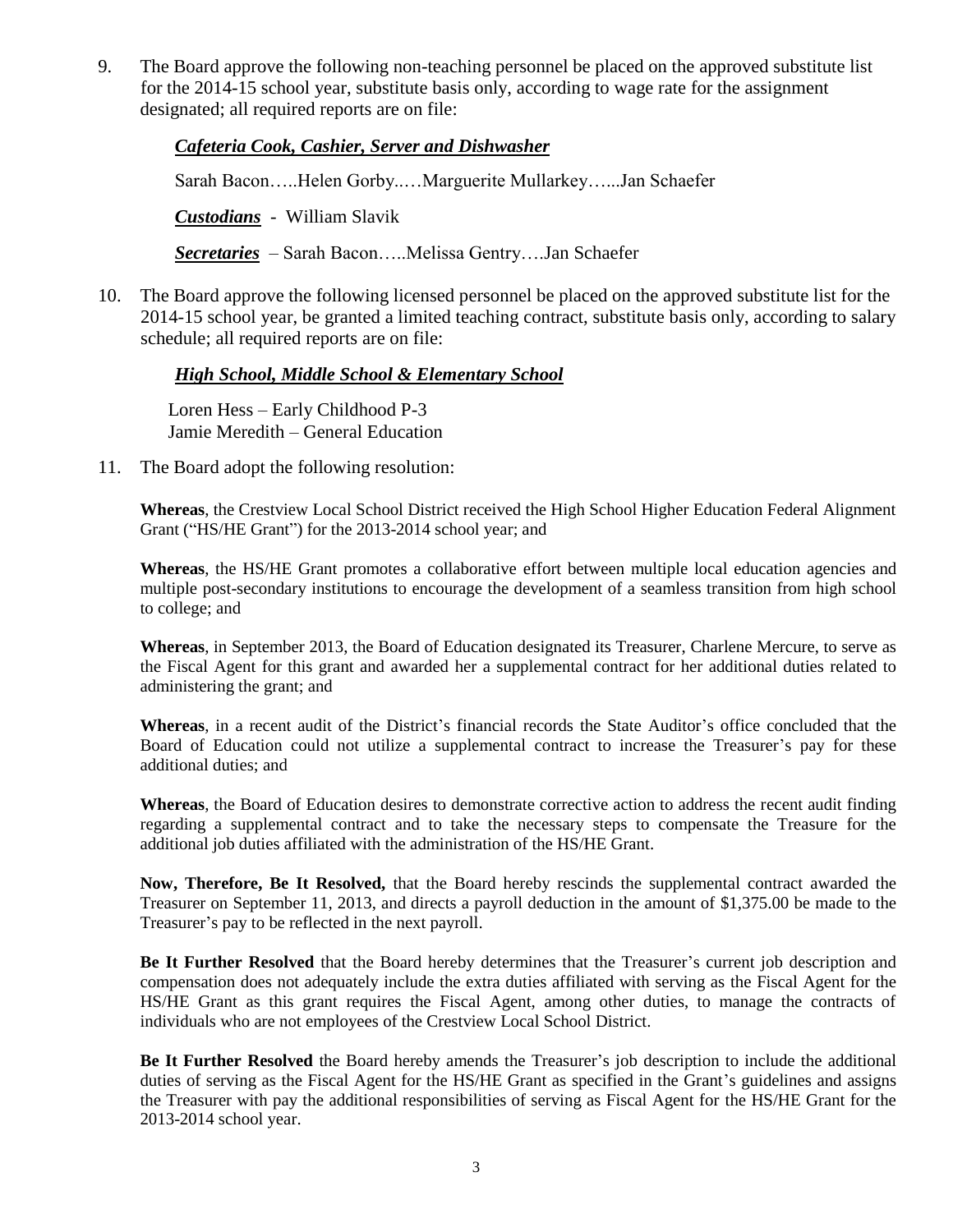**Be It Further Resolved** that the Treasurer be paid \$1,375.00 from the District's general fund for this additional assignment.

**Be It Further Resolved**, that it is hereby found and determined that all formal actions of this Board concerning and relating to the adoption of this resolution were adopted in an open meeting of this Board, and that all deliberations of the Board and any of its committees that resulted in such formal action were in meeting open to the public in compliance with all legal requirements, including Section 121.22 of the Ohio Revised Code..

#### **END of CONSENT AGENDA**

Recommend: The Board approve the consent agenda as presented:

|          | Moved by _____, second by _____ to approve consent agenda. Vote yes: |                       |  |
|----------|----------------------------------------------------------------------|-----------------------|--|
| Vote no: | Absent:                                                              | Motion carried Failed |  |

#### *Treasurer's Requests/Recommendations not included in Consent Agenda:*

1. Recommend: The Board approve financial reports and investments as prepared and presented.

Moved by \_\_\_\_\_, second by \_\_\_\_\_. Vote yes:  $\_\_\_\_\_\_\_\_\_\_\_\_\_\_\_$  \_\_\_\_\_, \_\_\_\_\_, \_\_\_\_\_. Vote no:  $\_\_\_\_\_\_\$ \_\_\_\_\_, \_\_\_\_\_\_, \_\_\_\_\_\_\_. Absent: \_\_\_\_\_\_, \_\_\_\_\_\_. Motion carried \_\_\_\_\_\_. Failed \_\_\_\_\_.

2. Recommend: The Board accept Donations from:

| a. Crestview Athletic Boosters | \$515.36 to CHS Volleyball for T-Shirts           |
|--------------------------------|---------------------------------------------------|
| b. Target                      | \$239.89 to CES Public School Support             |
| c. Richard & Nancy Dicken      | \$50.00 for CHS Boys Basketball game ball sponsor |
| d. Crestview Athletic Boosters | \$432.65 for CHS Football for Dial Down Marker    |
| e. Crestview Athletic Boosters | \$210.00 for Signs for Athletic Boards            |
|                                |                                                   |

Moved by \_\_\_\_\_, second by \_\_\_\_\_. Vote yes: \_\_\_\_\_, \_\_\_\_\_, \_\_\_\_\_, \_\_\_\_\_, \_\_\_\_\_. Vote no: \_\_\_\_,  $\frac{1}{\sqrt{2\pi}}$ ,  $\frac{1}{\sqrt{2\pi}}$ ,  $\frac{1}{\sqrt{2\pi}}$ ,  $\frac{1}{\sqrt{2\pi}}$ ,  $\frac{1}{\sqrt{2\pi}}$ ,  $\frac{1}{\sqrt{2\pi}}$ ,  $\frac{1}{\sqrt{2\pi}}$ ,  $\frac{1}{\sqrt{2\pi}}$ ,  $\frac{1}{\sqrt{2\pi}}$ ,  $\frac{1}{\sqrt{2\pi}}$ ,  $\frac{1}{\sqrt{2\pi}}$ 

## *Race To The Top:* Mr. Miller

#### *Board Reports:*

|    | 1. Career Center Report                   | Mr. Tucker       |
|----|-------------------------------------------|------------------|
| 2. | <b>Student Achievement Liaison Report</b> | Dr. Miller       |
|    | 3. Legislative Report                     | Mr. Weikart      |
|    | 4. Student Board Member Report            | Courtney Hephner |

#### *Board Committee Reports:*

| 1. | Buildings & Grounds | Mr. Vollnogle |
|----|---------------------|---------------|
|    | 2. Athletic Council | Mr. Garwood   |
|    | 3. Personnel        | Mr. Vollnogle |
|    | 4. Finance Audit    | Dr. Miller    |
|    | 5. Policy           | Dr. Miller    |
| 6. | Communications      | Mr. Weikart   |
|    | 7. Insurance        | Mr. Vollnogle |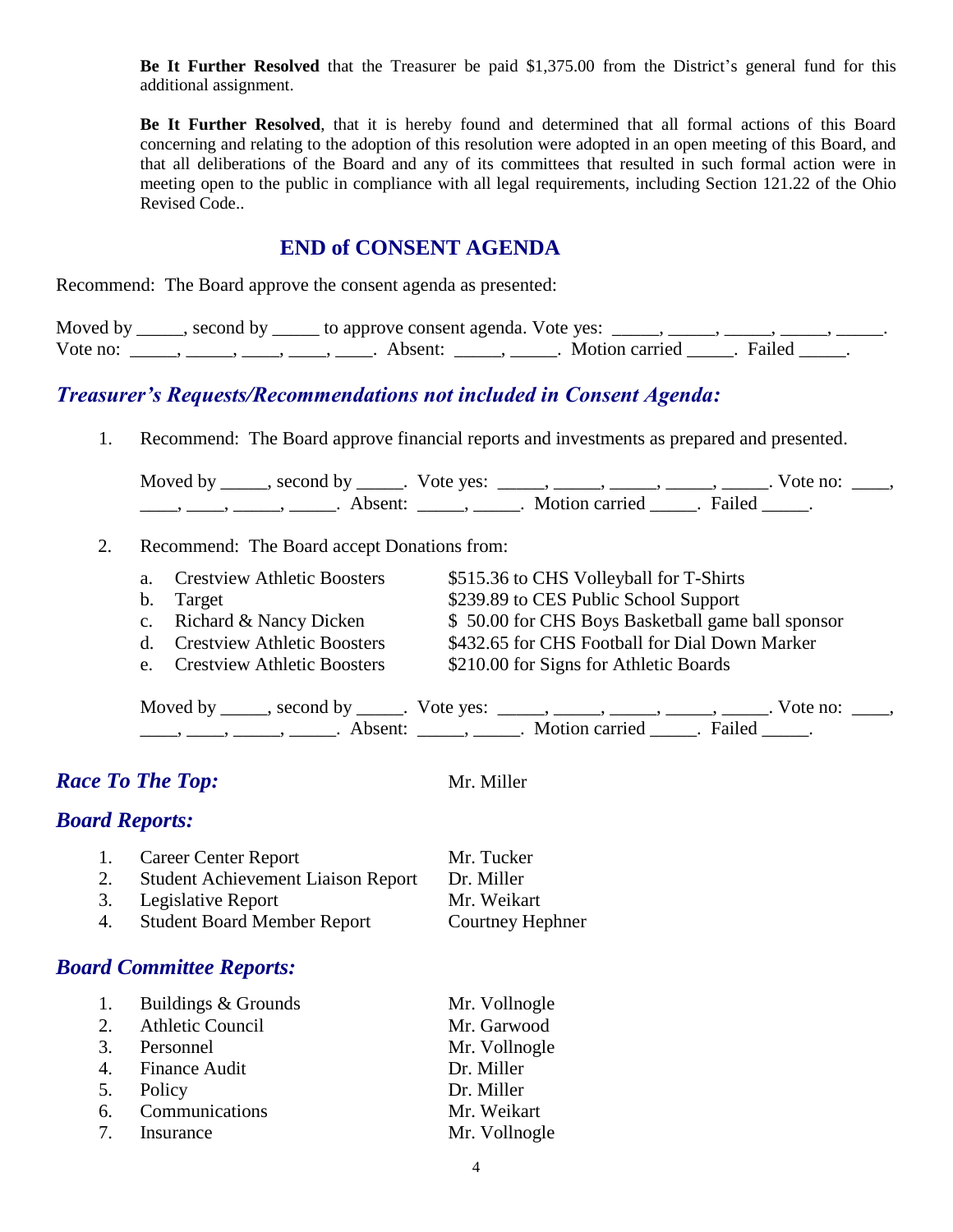#### *Administrative Reports:*

| 1. | <b>Elementary School</b> | Mrs. Dangerfield     |
|----|--------------------------|----------------------|
| 2. | Middle School            | Mr. Richardson       |
| 3. | High School              | Mrs. Dickson         |
| 4. | <b>Special Education</b> | Mr. Hill             |
| 5. | Athletic                 | Mr. Cusick/Mrs. Sapp |
| 6. | Lunchroom                | Mrs. Peddicord       |
| 7. | Technology               | Mr. Miller           |
| 8. | Transportation           | Mr. Floor            |
| 9. | Maintenance              | Mr. Radman           |
|    |                          |                      |

#### *Superintendent's Report:* Mr. Dilling

## *Superintendent's Requests/Recommendations not included in Consent Agenda:*

1. Recommend : The Board review the following Board Policies/Bylaws which will be presented for approval at the November 12, 2014 board meeting:

| <b>Policy/Bylaw Number</b>                   | <b>Description</b>                                       | <b>New/Revised/Replacement</b> |
|----------------------------------------------|----------------------------------------------------------|--------------------------------|
| 1530                                         | Evaluation of Principals & Other Administrators          | Revised                        |
| 2210                                         | <b>Curriculum Development</b>                            | Revised                        |
| 2430                                         | District-Sponsored Clubs and Activities                  | Revised                        |
| 2430.02                                      | Participation of Community/STEM School Students          |                                |
|                                              | In Extra-Curricular Activities                           | Revised                        |
| 2510                                         | <b>Adoption of Textbooks</b>                             | Revised                        |
| 2520                                         | Selection of Instructional Materials and Equipment       | Revised                        |
| 3220                                         | <b>Standards-Based Teacher Evaluation</b>                | Revised                        |
| 5223                                         | Released Time for Religious Instruction                  | <b>New</b>                     |
| 5330                                         | Use of Medications                                       | Revised                        |
| 5330.02                                      | Procurement & Use of Epinephrine Auto Injectors in       |                                |
|                                              | <b>Emergency Situations</b>                              | <b>New</b>                     |
| 5336                                         | <b>Care of Students With Diabetes</b>                    | <b>New</b>                     |
| 5460                                         | <b>Graduation Requirements</b>                           | Revised                        |
| 5830                                         | <b>Student Fund-Raising</b>                              | Revised                        |
| 6144                                         | Investments                                              | Revised                        |
| 7540.02                                      | District Web Page                                        | Revised                        |
| 7540.03                                      | Student Education Technology Acceptable Use & Safety     | Revised                        |
| 7540.04                                      | Staff Education Technology Acceptable Use & Safety       | Revised                        |
| 8325                                         | <b>Receiving Legal Documents</b>                         | <b>New</b>                     |
| 8330                                         | <b>Student Records</b>                                   | Revised                        |
| 8400                                         | <b>School Safety</b>                                     | Revised                        |
| 8500                                         | <b>Food Services</b>                                     | Revised                        |
| 8510                                         | Wellness                                                 | Revised                        |
| 8540                                         | <b>Vending Machines</b>                                  | Revised                        |
| 8550                                         | <b>Competitive Food Sales</b>                            | Revised                        |
| 8660                                         | Incidental Transportation of Students By Private Vehicle | Revised                        |
| 9211                                         | <b>District Support Organizations</b>                    | Revised                        |
| Moved by ______, second by ______. Vote yes: |                                                          | Vote no:                       |

| Absent <sup>.</sup> | Motion carried | Failed |
|---------------------|----------------|--------|